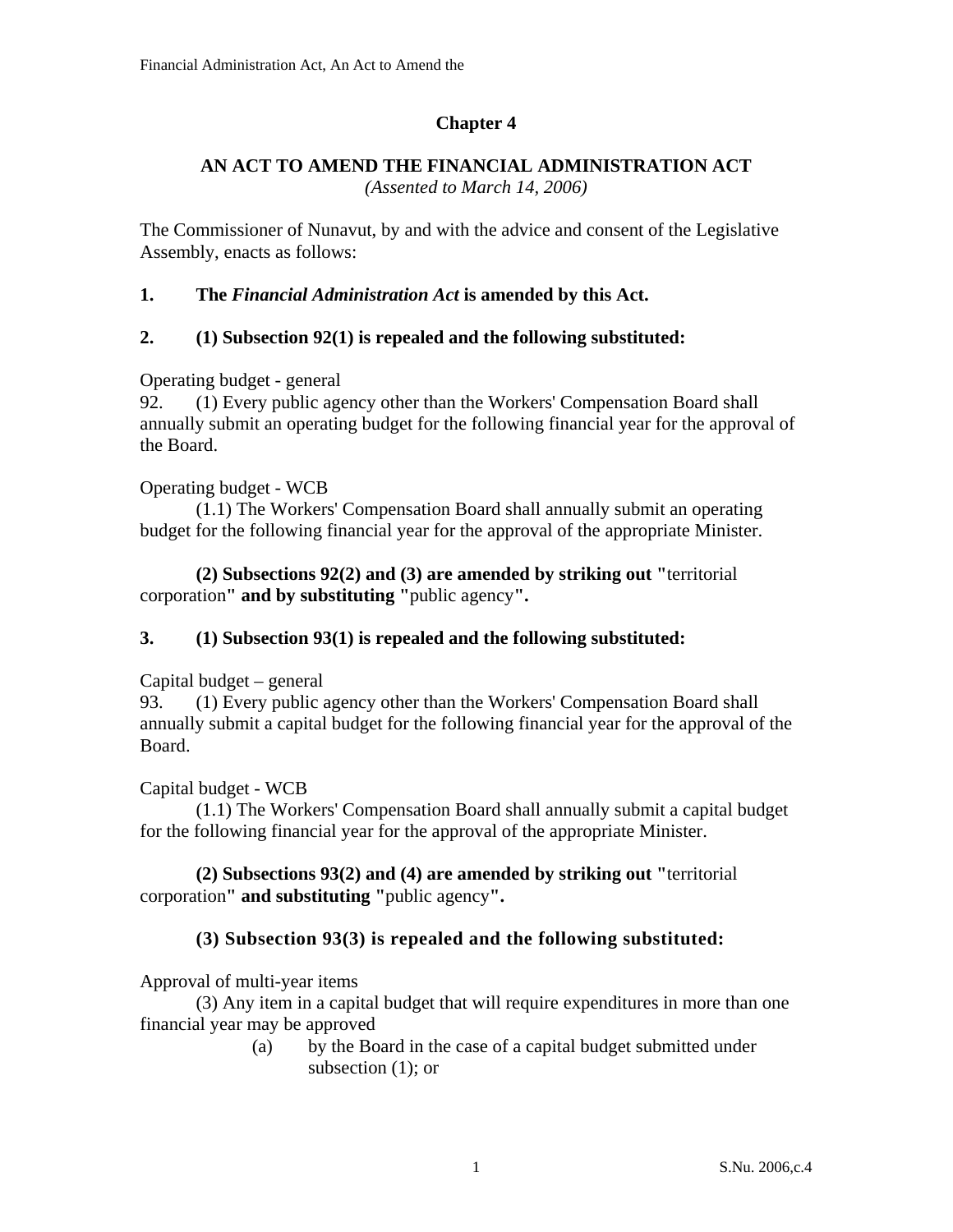(b) by the appropriate Minister in the case of a capital budget submitted under subsection  $(1.1)$ .

#### **(4) Subsection 93(5) is repealed and the following substituted:**

Restriction on capital expenditures and commitments

(5) No public agency shall incur, or make a commitment to incur, a capital expenditure in any financial year, unless

- (a) the expenditure or commitment is included in an approved capital budget; or
- (b) the public agency is a territorial corporation that has an approved corporate plan and the expenditure or commitment is, in the opinion of the board, essential to continue a current business activity of the public agency as set out in the approved corporate plan.

**4. (1) That portion of section 94 preceding paragraph (a) is amended by striking out "**territorial corporation**" wherever it occurs and substituting "**public agency**".** 

#### **(2) Paragraphs 94(a) and (b) are repealed and the following substituted:**

- (a) submit an amendment to the budget for the approval of
	- (i) the Board, in the case of a public agency other than the Workers' Compensation Board, or
	- (ii) the appropriate Minister, in the case of the Workers' Compensation Board; or
- (b) if the expenditure or commitment is required pursuant to an Act, give notice of the expenditure or commitment to
	- (i) the Board, in the case of a public agency other than the Workers' Compensation Board, or
	- (ii) the appropriate Minister, in the case of the Workers' Compensation Board.

**5. Section 95 is amended by striking out "**by the appropriate Minister**" and by substituting "**under this Part**".** 

**6. Paragraph 107(f) is amended by adding "**or a public agency**" after "**Government**".** 

**7. Sections 2 to 5 of this Act apply in respect of budgets for all fiscal years commencing after March 31, 2006.**